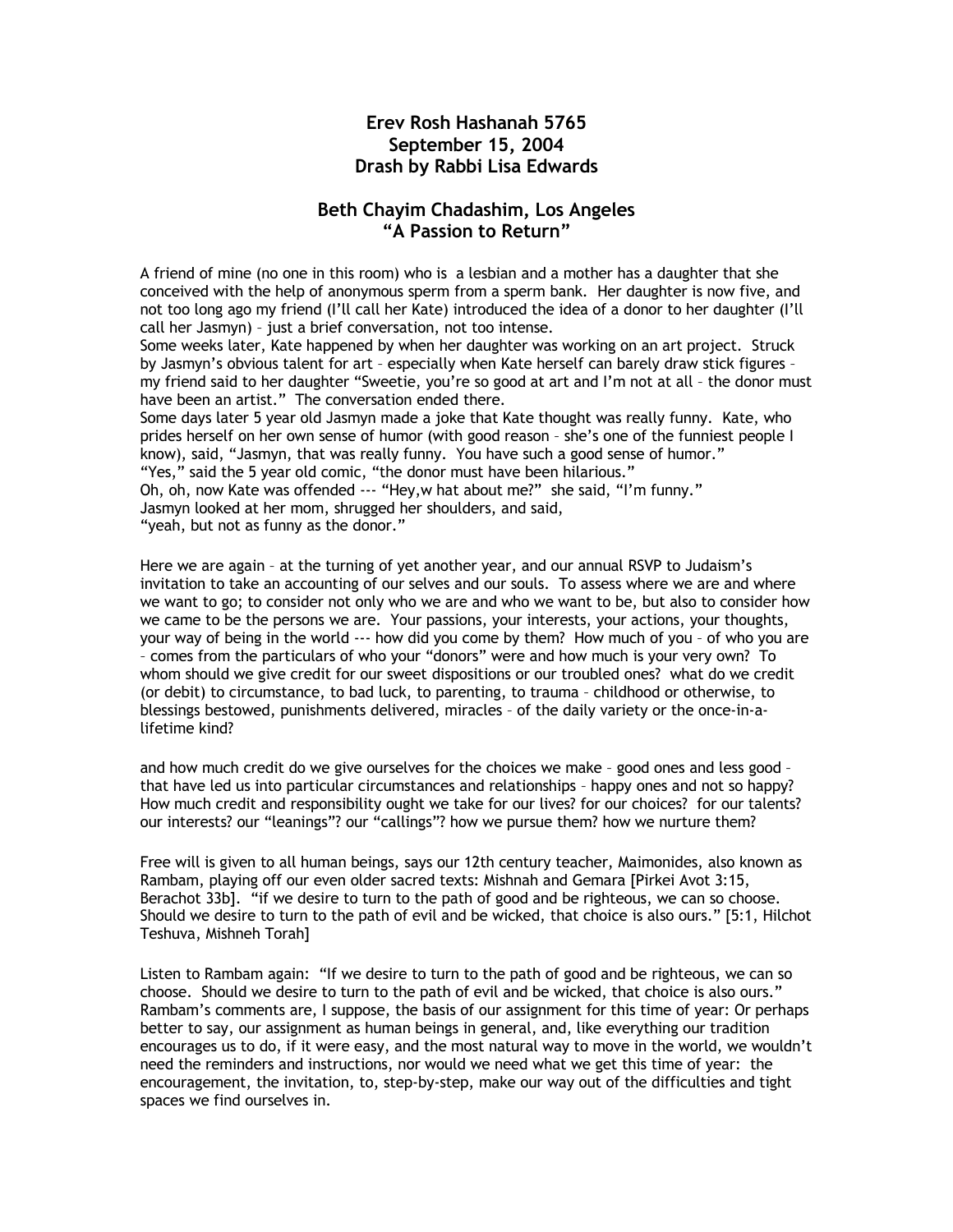What does it mean, as Maimonides says a few verses later: "Since free choice is in our hands and our own decision [is what prompts us to] commit all these wrongs…it is proper for us to 'search and examine our ways and return to God.'" [Ibid., 5.2]

Search and examine our ways and return to God, nashuvah ad Adonai [Lamentations 3:40].

There's that root again, the word of the season – nashuvah, shuvah – return. And teshuvah, repentance – our assignment this time of year - also comes from this root, also means "to return."

The instruction to return begs certain questions: return from what? return to what? If what we're doing when we repent is turning from our evil ways, trying to become better people, why is the direction to return? to go back? Isn't back where we were doing wrong? why isn't it to go forward –doesn't forward seem more logical, if you're trying to get away from something? to move on? to grow?

One of my colleagues explains a particular understanding of teshuvah -of "return"- as a "linking back to our origins as innocent babies and as a fledgling Jewish people." She explains that "On both personal and national levels we originate from goodness and light, to which we are capable of returning. When we are kinder and more upright, better people who work towards a better society, this does not come from our being transported to another plane but rather from our becoming all we were meant to be at our very beginnings." [[Rabbi Susan Laemmle, Shabbat Shuvah drash 5764 at Temple Beth Am LA] ]]

And while I'm drawn to that image, I don't want to take us back quite so far in our teshuva, in our returning – either as a people or as an individual person. I don't want us to return to infancy, when we knew nothing (or at least didn't know we knew anything), but rather to the points in our lives when we did know, when we knew something was wrong because we knew something about ourselves – whether we could articulate that something or not.

Contemporary scholar Rabbi Adin Steinsaltz describes this 'return', this kind of 'teshuvah': "The urge to take a look back," he writes, "is prompted by a spiritual disquiet rather than a guilty feeling.

Indeed, we feel as if we are no longer the right person in the right place,

we feel that we are becoming outsiders in a world whose scheme of things has escaped us." I know a lot of us have been feeling that way about our world lately, -" that we are becoming outsiders in a world whose scheme of things has escaped us," but let's save that political discussion for another time (sometime soon, but not right now). Rabbi Steinsaltz continues in his description of teshuvah:

"…we feel as if we are no longer the right person in the right place…This is why we decide to turn around and go back."

To feel as if we are no longer the right person in the right place. Have you ever felt that feeling? I certainly have. And I think one reason Steinsaltz's description gripped me so when I first read it, is that I think it speaks in particular ways to our community.

Consider the times you have felt this way. Perhaps you too have felt, as I have at times in my life, that the life you are living, the relationships you have made (or not made), the work you do in the world, are not really you. For me, and I suspect for many of us, the disjointedness was caused by a willingness to suppress core parts of myself – that I was a lesbian, for example, or that I am a Jew who cares about living a Jewish life, for another example.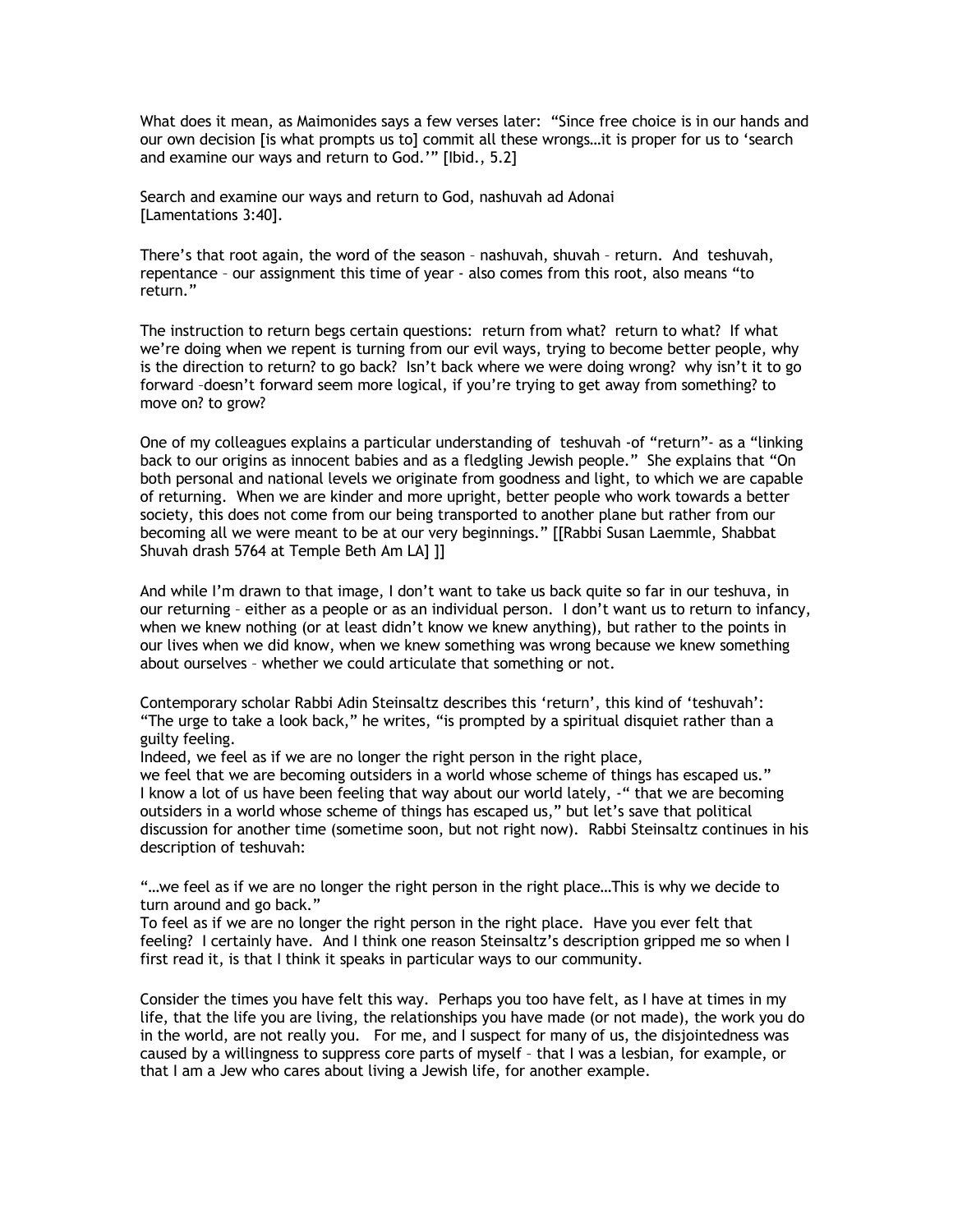We hear it in nearly every coming out story [- not a few of which we've heard from this bima in years past –] -that sense of dysphoria, those feelings of anxiety, depression, unease – however it plays out for you. It's about the ways we don't answer to our own hearts.

Of course there are many ways we fail to tune into, to recognize, to respect what is within our own hearts, and our failures to respond – our efforts to suppress the need to listen to our hearts – are bound to manifest themselves. Let me give you few examples, each of which, by the way, I have heard from more than one of you just this past year: remaining in a job or a love relationship that took its toll on one's physical or emotional well-being; the use and abuse of drugs, alcohol, sex; food, gambling, dangerous activities; a tendency to isolate, hermiting oneself away; fear of letting go; and its ever popular opposite: fear of commitment; over committing for fear of disappointing others or oneself; trying to control situations and as well as people - really believing that your way is the "right way," maybe even the only way to do something; a reluctance to be happy, thinking you don't deserve happiness; remaining tied to responsibilities no longer ours, or never ours; bemoaning change, as if resisting it would keep it from happening, as if change is in and of itself something bad.

And that's my short list of self-sabotage! Sometimes we realize we're doing it, but still can't stop; and other times we can't even see what it is we're doing, we can only feel the pain. As one of my teachers [Rabbi Laura Geller] taught me:

"Change is inevitable, growth is optional."

I'm thinking of putting it on a bumper sticker. But in the mean time, we shouldn't need a bumper sticker to remind us – we have Judaism, we have this season, these Days of Awe, days of teshuvah, of turning, and returning, looking within, looking to one another. A gift of time and focus in which the sole (soul) intention is to invite us not only to change, but also to grow.

Tomorrow morning we will read in the Unetaneh Tokef prayer not only its most remembered verse – that "on Rosh Hashanah it is written and Yom Kippur it is sealed who shall live and who shall die." But the meditation includes also the less remembered, though no less potent, verses: "who shall have rest and who can never be still, who shall be serene and who torn apart, who shall be at ease and who afflicted…" I think of these "downers" not as punishments, and not coming from the world outside us, but coming from within.

Of course there are many ways to understand these verses, but here is one way to look at them: who can never be still rather than find rest? those who do not act on what they know to be right for themselves. who will be torn apart rather than know serenity? those who will torment themselves with should haves and could haves. who will be afflicted rather than at ease? those who blame others for what is their own hands to change or to do. All of that, plus this last verse of that long, long prayer returns us to tshuvah: "But tshuvah (along with prayer and charitable acts) avert the severity of the decree" says our translation of oo-t'shuvah, oo-t'filah, ootzadakah ma-ah-vi-rin et ro-ah ha-g'zeirah.

Steinsaltz continues his reflections on tshuvah:

"…we feel as if we are no longer the right person in the right place…This is why we decide to turn around and go back.. . . ." He goes on:

"To feel the need to repent means to realize that a change is imperative. Teshuvah does not mean that we moan about our past wrongdoing . . .

We should not rethink and relive our past as it happened, with its faults and mistakes. What we should ponder is our past as it ought to have been.

The main thrust of teshuvah is indeed to show the definite intention of changing the scheme of things.

Someone who repents, someone who… does teshuvah, is someone who feels the need not only to redeem but to rebuild one's past, in the literal sense of the term."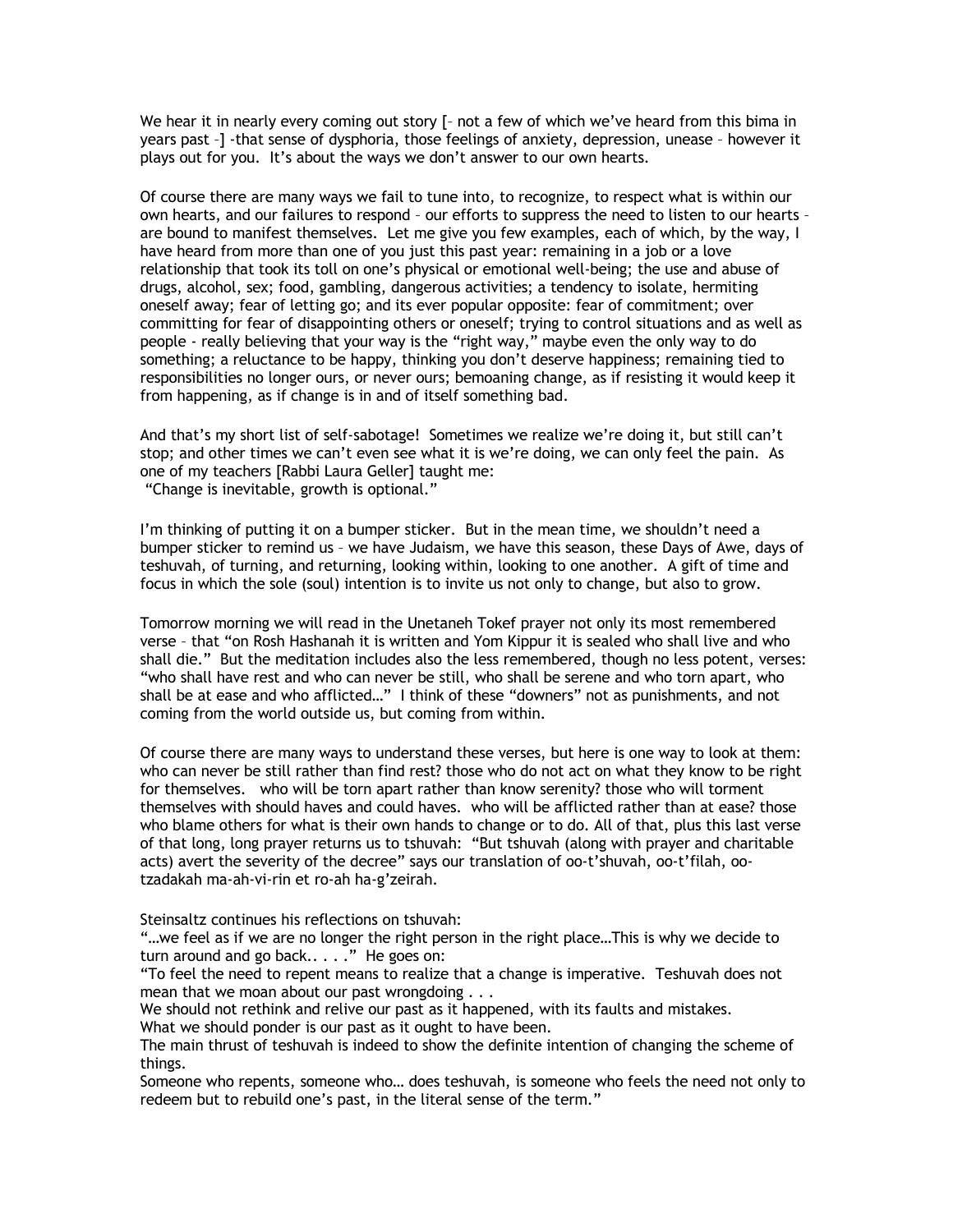[reprinted in URJ Reaching for Holiness, 2001, p.31, from his book, The Strife of Spirit, 1998, Jason Aronson Books

"not only to redeem but to rebuild one's past, in the literal sense of the term." says Rabbi Steinsaltz

Some friends recently told me about a new book by gay social historian Will Fellows. Called A Passion to Preserve: Gay Men as Keepers of Culture [The University of Wisconsin Press, 2004], Fellows, mainly through oral histories, argues convincingly that we ought to be exploring our community's stereotypes more than we have. He's choosing to spend less time on the argument that gay people are just like everyone else, and more time on what else, besides our choice of sex partners, makes us different. In this book he looks particularly at the prevalence of gay men interested in historic preservation, by which he means "not only the saving [and restoration] of buildings but also the saving of smaller objects and documents, as well as the compilation of family and community history." [from his letter of inquiry to participants, p.15]

These sound a lot like Jewish obsessions, don't they?

One reason I'm fascinated by his considerations is of course that they complement mine so well! I am very interested in what makes our people different – gay people, lesbian people, bisexual people, transgender people, Jewish people…village people!…Jewish glbt people, people who hang out with Jewish glbt people. I'm less interested in exploding stereotypes, and more interested in exploring the truth in stereotypes. Although Fellows' work is concerned only with gay men, his study helps confirm for me that there are many connections between Jewish sensibilities and glbt sensibilities on this topic of preservation, for he also connects the gay passion for preservation to a gay passion for religion. He points out the marvelous similarities just based on the etymologies of the English words "preservation" – from Latin meaning "to observe beforehand," "to protect, to guard," the origin of the word "restoration" from Latin derivations meaning "to make stand again" [American Heritage Dictionary, including Appendix 1 sta], and the word "religion" which also comes from Latin meaning "to bind together again, to put back together again," [p.244 Passion to Preserve].

I want to go broader than Fellows does – for I think that many of us in this sanctuary – and not only gay men -- know the yearnings Fellows describes – know what it means to be drawn to preserving records of the past, to restoring a sense of the past. I think it's part of why GLBT people are drawn to Judaism in what seems like disproportionate numbers to our numbers in the general population. For the basics of this passion to preserve are also a lot like what living a Jewish life asks of us – being connected to a past, building on a past – both a communal past, a communal history, and our own individual pasts. Fellows takes note, for example, of how many gay men got into their passion to preserve through their grandmothers. How many of us came to Judaism through a grandparent?

And like the gay men Fellows interviews most of us don't do this preserving of our culture, of our history, in order to live in the past, but rather, to let the past live in us. To let us build on the past and use it to grow ourselves into the future. To take the best of what was there, preserve or restore it, keep it in front of our eyes as a reminder of where we came from, of who we are, of who we want to be.

The Breed Street Shul restoration here in LA- in Boyle Heights - is a good example of what I'm talking about. Is it a coincidence that its prime mover – Steve Sass – is a gay Jew with a passion for history? and the fact that Steve and his compatriots dream of rebuilding the shul not to be a shul again, not to encourage Jews to move back to Boyle Heights (not that that would be a bad thing), but rather so that it can be a structure and a center for the community who lives there now. And another motive, allowing Jews and the current Latino community of Boyle Heights to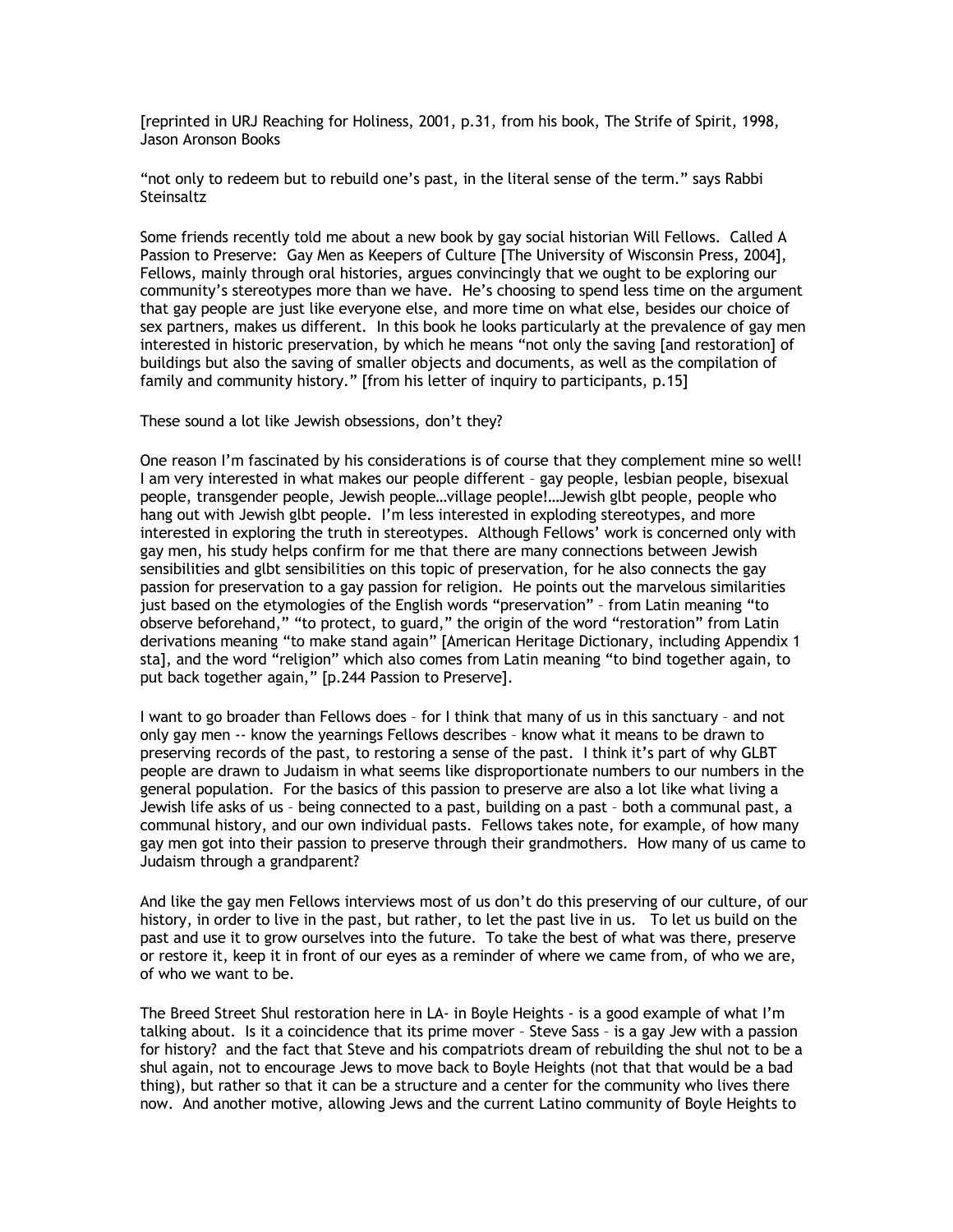grow closer together through this common bond, is also part of what Fellows comments on in his book, pointing out that many gay men involved in building restoration are also involved in community building [he makes this point in various places].

Beyond buildings, there are other passions we have in our community for restoring, rebuilding, preserving. Take the ever-growing interest in Yiddish language and culture. In this movement too, glbt people are represented in disproportionate numbers.

And in Judaism, in general, as well. I and the many lesbian and gay rabbis (and gay cantors) out and about in the world today exist in disproportionate numbers in the rabbinate and cantorate. We too are in this restoration category. We treasure the tradition, but we also seek to redeem it; seeking to return Judaism to its essence, even as we turn to its essence as our way of life.

We seek connection to a past, and also an improvement on the past, continual growth. In that, the lgbt clergy (Jewish and other religions as well, by the way) are not alone. How many of you are here tonight because as children you learned that synagogue is where you go on erev Rosh Hashanah? And yet, for most of us, we don't want the service here to be exactly as it was when we were kids – if we did, we'd probably attend a different synagogue than this one. And of course many of us didn't grow up learning anything about what to do on Rosh Hashanah, yet somewhere along the way the idea of this gathering, this coming together, steeped as it is in traditions that may or may not be familiar to us, still appeals to something in us. We yearn for something, perhaps the kind of connectedness it offers-- or we wouldn't be here. This longing for connectedness is something else Fellows describes well. The passion to preserve, he suggests, is quite different from the passion to make something new, to start from scratch. his passion for restoration and preservation, he writes, "humanizes old buildings and objects because of their associations: used by one's forebears, they are not simply old things to use or discard. They are human, tangible bonds with the past, shapers of one's identity" [Fellows, top of p. 255].

Isn't it ironic that we - the very people who are accused of being boundary crossers and tradition smashers - are among the ones in the forefront of preserving and redeeming traditions (could there be a more contemporary current example of this than same gender marriage? but more on that another time).

Remember Rabbi Steinsaltz's comment? "Someone who repents, someone who… does teshuvah, is someone who feels the need not only to redeem but to rebuild one's past, in the literal sense of the term."

The word "redeem" not only means "to set free" "to save," as in God redeemed the Israelites from slavery in Egypt, it also means "to recover ownership of" and it also means "to restore the honor, worth, or reputation of." Surely Rabbi Steinsaltz intends all these meanings when he tells us to redeem our past. Recover ownership of those times in our lives when we "were not the right person in the right place," then restore the honor, the worth of our past.

"It is no use ruminating over the faults committed in the past," says the open-hearted Rabbi Steinsaltz. "Those faults ought to be regarded as the seeds of virtue, in that they represent the trigger mechanism of the journey back, which enables us to rebuild our personality and our past."

Teshuva, an invitation to return, to look for the "seeds of virtue" is a gift Judaism gives to each of us each year – a brilliant design for a life – optimistic, artful, filled with a sense of hope, of beauty, of possibility. Our ancestors - our donors – who created it must have been artists, artists with a sense of humor no less. In a world and in lifetimes too often filled with destruction and grief, they maintain the certain knowledge that the world could yet become a better place, that they could become better people. Let us receive their gifts graciously, and use our own to redeem their dreams . . . and ours.